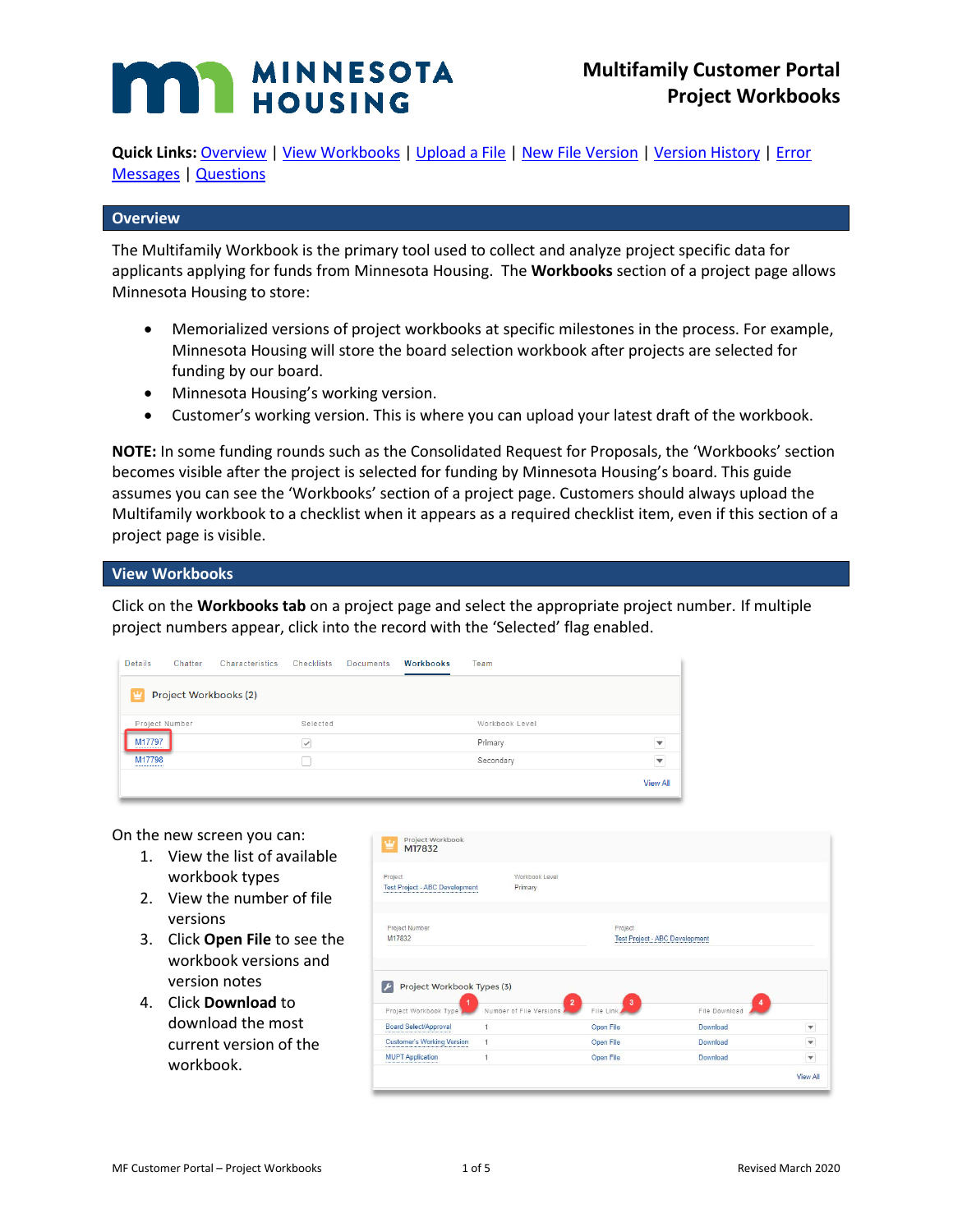#### <span id="page-1-0"></span>**Upload a File**

To upload a file:

• Click on the **name of the workbook type** from the list.

| Project Workbook Type:            | Number of File Versions | File Link | File Download |   |
|-----------------------------------|-------------------------|-----------|---------------|---|
| <b>Board Select/Approval</b>      |                         | Open File | Download      | v |
| <b>Customer's Working Version</b> | $\theta$                | No Files  | No Files      | v |
| <b>MUPT Application</b>           |                         | Open File | Download      | ٧ |

• Within the Files section, click **Add Files.**

| Project Workbook Type<br><b>Customer's Working Version</b><br>$\boldsymbol{\mathcal{L}}$ |  |                                                     |  |  | $+$ Follow       |
|------------------------------------------------------------------------------------------|--|-----------------------------------------------------|--|--|------------------|
| Project<br><b>Test Project - ABC Development</b>                                         |  | Project Workbook<br>M17832<br>--------------------- |  |  |                  |
| Files (0)                                                                                |  |                                                     |  |  | <b>Add Files</b> |
|                                                                                          |  |                                                     |  |  |                  |

• Click the **Upload Files** button to select the file.

|               |                       |                                                           | $\times$  |
|---------------|-----------------------|-----------------------------------------------------------|-----------|
|               |                       | Select Files                                              |           |
| <b>LAST M</b> | <b>①</b> Upload Files | Q<br>Search Files                                         |           |
| Owned by Me   |                       | $\frac{1}{2}$ KW Notes<br>Apr 15, 2019 - 18KB - docx<br>Ħ | $\lambda$ |
| Recent        | Shared with Me        | test<br>c<br>Е<br>Apr 15, 2019                            |           |
|               |                       | Multifamily Workbook                                      |           |

• Locate the file on your computer and select **Open.** Once the file has uploaded, select **Done.**

**NOTE:** You can only upload one file per workbook type in the Portal. This is to allow for data to be extracted for reporting purposes. You will see an error message if you exceed the limit.

#### <span id="page-1-1"></span>**Upload a New File Version**

You can only upload one file per workbook type in the Portal. This is to allow for data to be extracted for reporting purposes. You will see an error message if you exceed the limit.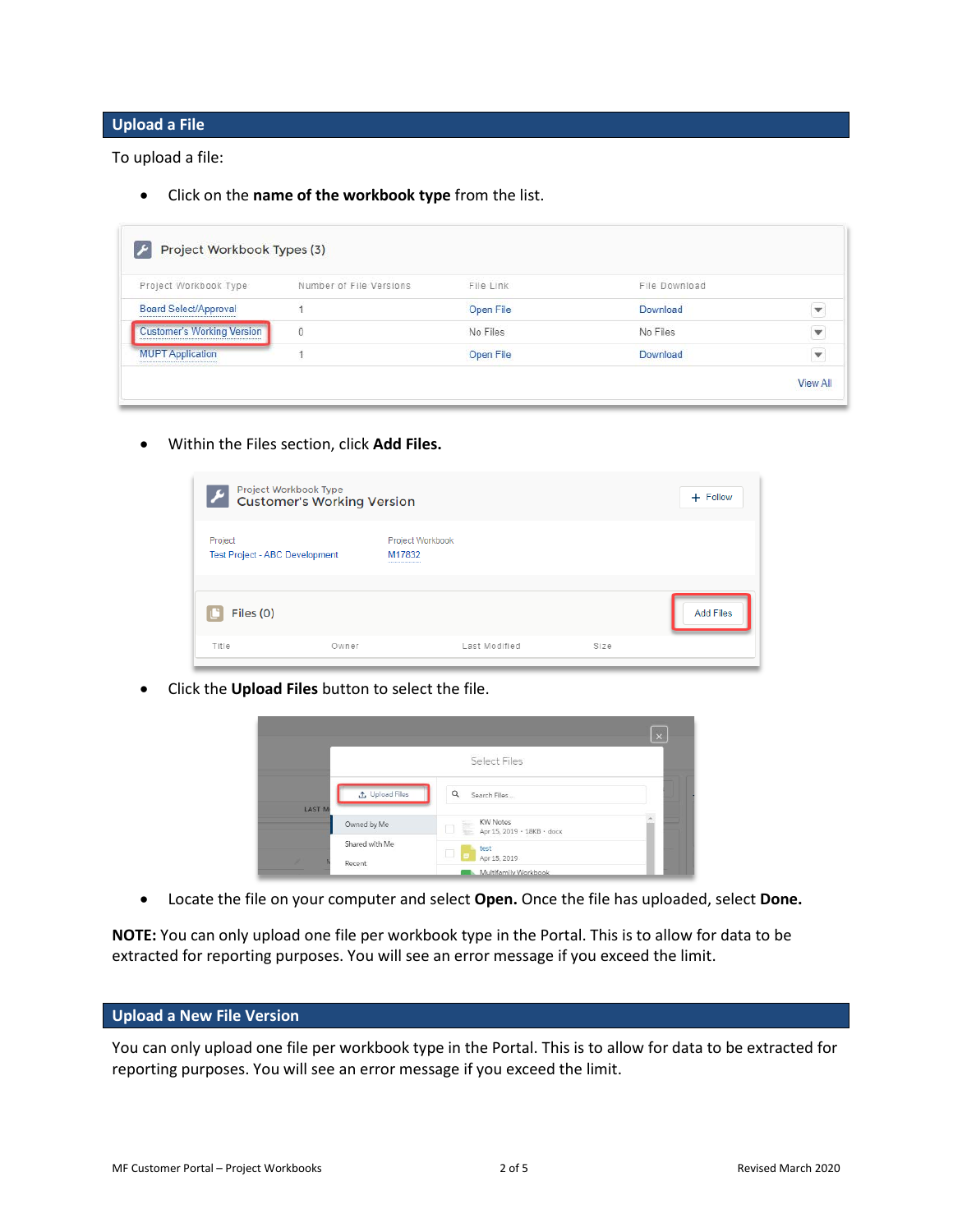To replace an existing workbook (e.g. upload a new file version), click the 'Open File' link for the workbook type you need to update. This takes you to the File Details screen.

| $\overline{\phantom{a}}$ | Project Workbook Types (3)<br>3 items . Updated a few seconds ago |                                                |                  |                                      |                                           | $\mathbb{C}^l$<br>Φ.≁    |
|--------------------------|-------------------------------------------------------------------|------------------------------------------------|------------------|--------------------------------------|-------------------------------------------|--------------------------|
|                          | <b>Project Workbook Type</b>                                      | <b>Number of File Versions</b><br>$\checkmark$ | $\vee$ File Link | <b>File Download</b><br>$\checkmark$ | <b>File Last Modified</b><br>$\checkmark$ | $\checkmark$             |
|                          | <b>Board Select/Approval</b>                                      |                                                | Open File        | Download                             | 7/31/2019, 2:22 PM                        | $\overline{\phantom{a}}$ |
| $\overline{ }$           | <b>Customer's Working Version</b>                                 |                                                | Open File        | Download                             | 3/28/2020, 1:24 PM                        | $\blacktriangledown$     |
| 3                        | <b>MUPT Application</b>                                           |                                                | Open File        | Download                             | 7/31/2019, 2:22 PM                        | $\overline{\phantom{0}}$ |
|                          |                                                                   |                                                |                  |                                      |                                           | <b>View All</b>          |

Click 'Upload New Version' NOTE: you can only upload a new version if you are the owner of the file.

| $x\in S$       |                               | File<br>ABC Test Project Workbook_Working Version | + Follow          | <b>Upload New Version</b><br><b>Edit File Details</b><br>Download | ▼                          |
|----------------|-------------------------------|---------------------------------------------------|-------------------|-------------------------------------------------------------------|----------------------------|
| Size<br>1.1MB  | <b>File Extension</b><br>xlsm | Owner<br><b>Karin Developer</b>                   |                   |                                                                   |                            |
| <b>PREVIEW</b> | <b>DETAILS</b>                |                                                   |                   | Shared with (3+)<br>G                                             | $\left( \mathbf{v}\right)$ |
|                |                               |                                                   | $\blacksquare$    | <b>Karin Developer</b><br>≗<br>Owner                              |                            |
|                |                               |                                                   |                   | <b>Customer's Working Version</b><br>Viewer                       |                            |
|                |                               | No preview available                              |                   | You don't have access to this User<br>Viewer                      |                            |
|                |                               |                                                   |                   | ß                                                                 | <b>View All</b>            |
|                |                               |                                                   |                   | Versions (2)                                                      | $\left( \mathbf{v}\right)$ |
|                |                               |                                                   |                   | Version 2<br>Karin Developer   3/28/2020, 2:08 PM                 |                            |
|                |                               |                                                   | View File History | Version 1<br>Karin Wilbricht   3/28/2020, 1:44 PM                 |                            |
|                |                               |                                                   |                   |                                                                   | <b>View All</b>            |

Locate the file you want to upload and click open. Make a note about what changed since the previous version and click 'Upload.'



Use the back button to navigate back to the project.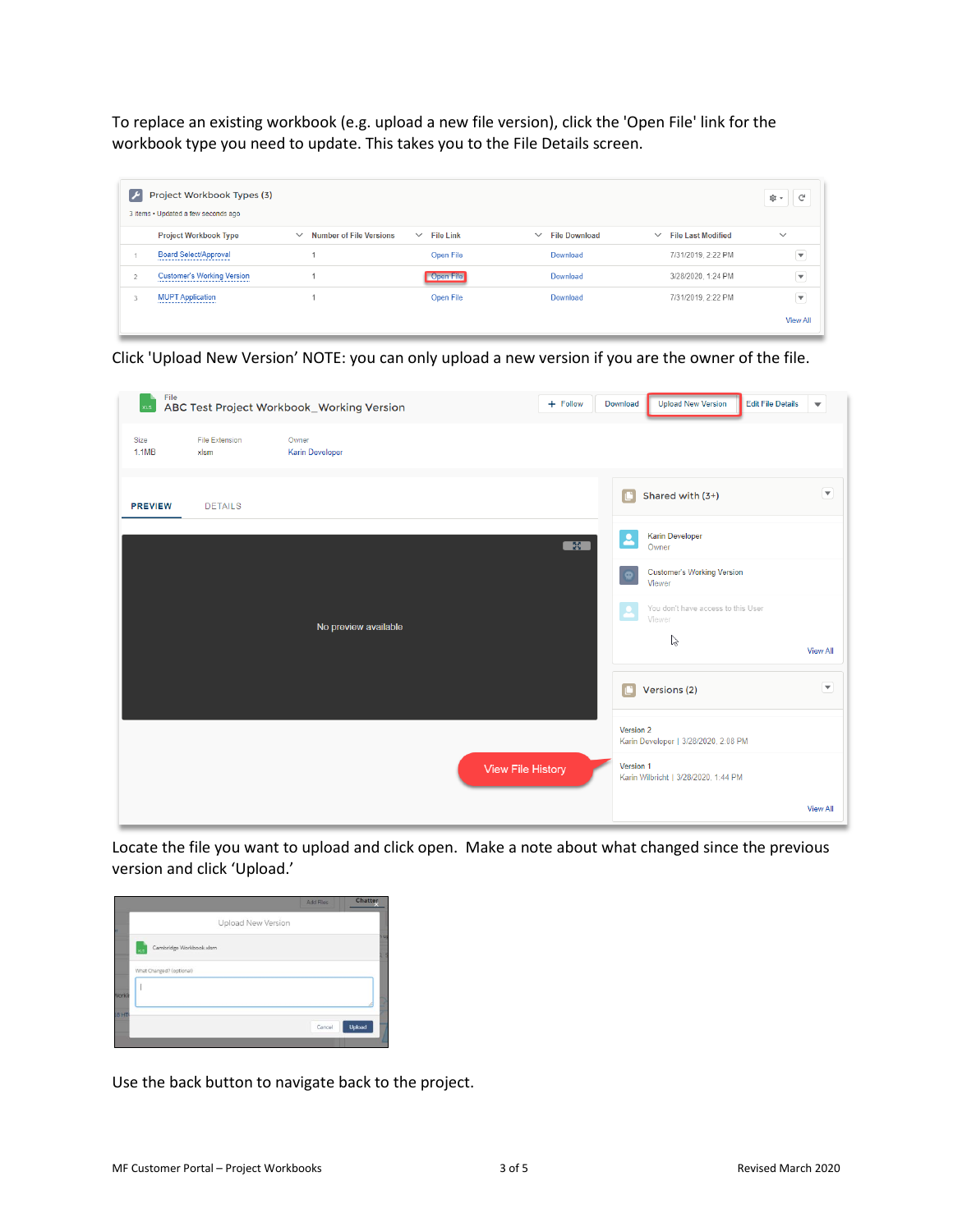#### <span id="page-3-0"></span>**View Version History**

To view older versions of a workbook file, click the 'Open File' link for the workbook type you need to update. This takes you to the File Details screen.

| $\mathcal{F}$ | Project Workbook Types (3)<br>3 items . Updated a few seconds ago |                                                |                                  |                                      |                                           | $\mathbb{C}^{\mathbb{I}}$<br>⊅ ত |
|---------------|-------------------------------------------------------------------|------------------------------------------------|----------------------------------|--------------------------------------|-------------------------------------------|----------------------------------|
|               | <b>Project Workbook Type</b>                                      | <b>Number of File Versions</b><br>$\checkmark$ | <b>File Link</b><br>$\checkmark$ | <b>File Download</b><br>$\checkmark$ | <b>File Last Modified</b><br>$\checkmark$ | $\checkmark$                     |
|               | <b>Board Select/Approval</b>                                      |                                                | Open File                        | Download                             | 7/31/2019, 2:22 PM                        | $\overline{\mathbf{v}}$          |
| $\sim$        | <b>Customer's Working Version</b>                                 |                                                | Open File                        | <b>Download</b>                      | 3/28/2020, 1:24 PM                        | $\overline{\mathbf{v}}$          |
| 3             | <b>MUPT Application</b>                                           |                                                | <b>Open File</b>                 | Download                             | 7/31/2019, 2:22 PM                        | $\blacktriangledown$             |
|               |                                                                   |                                                |                                  |                                      |                                           | <b>View All</b>                  |

A new window will open in the browser. From this new window, users can download, preview, upload and view file version history. You can also edit the name of the file by clicking 'Edit Details.' **NOTE:** Not all file types can be previewed.

| $x \in$              |                               | <sub>File</sub><br>ABC Test Project Workbook_Working Version | $+$ Follow     | Download     | <b>Upload New Version</b>                    | <b>Edit File Details</b> | $\overline{\mathbf{v}}$                                         |
|----------------------|-------------------------------|--------------------------------------------------------------|----------------|--------------|----------------------------------------------|--------------------------|-----------------------------------------------------------------|
| Size<br><b>1.1MB</b> | <b>File Extension</b><br>xlsm | Owner<br><b>Karin Developer</b>                              |                |              |                                              |                          |                                                                 |
| <b>PREVIEW</b>       | <b>DETAILS</b>                |                                                              |                | $\Box$       | Shared with (3+)                             |                          | $\left( \begin{matrix} \blacktriangledown \end{matrix} \right)$ |
|                      |                               |                                                              | $\blacksquare$ | 2            | <b>Karin Developer</b><br>Owner              |                          |                                                                 |
|                      |                               |                                                              |                | Φ            | <b>Customer's Working Version</b><br>Viewer  |                          |                                                                 |
|                      |                               | No preview available                                         |                | $\mathbf{2}$ | You don't have access to this User<br>Viewer |                          |                                                                 |
|                      |                               |                                                              |                |              | B                                            |                          | <b>View All</b>                                                 |
|                      |                               |                                                              |                | C            | Versions (2)                                 |                          | $\blacktriangledown$                                            |
|                      |                               |                                                              |                | Version 2    | Karin Developer   3/28/2020, 2:08 PM         |                          |                                                                 |
|                      |                               |                                                              |                | Version 1    | Karin Wilbricht   3/28/2020, 1:44 PM         |                          |                                                                 |
|                      |                               |                                                              |                |              |                                              |                          | <b>View All</b>                                                 |

Click on the version number to download an older version of the file. Expand the list by clicking, 'View All.'

#### <span id="page-3-1"></span>**Workbook Error Messages**

The system will check for file errors approximately every 15 minutes and will send an email notifying you if it locates an error in an uploaded file. For instance, a workbook item requires an M# and a D#, and if